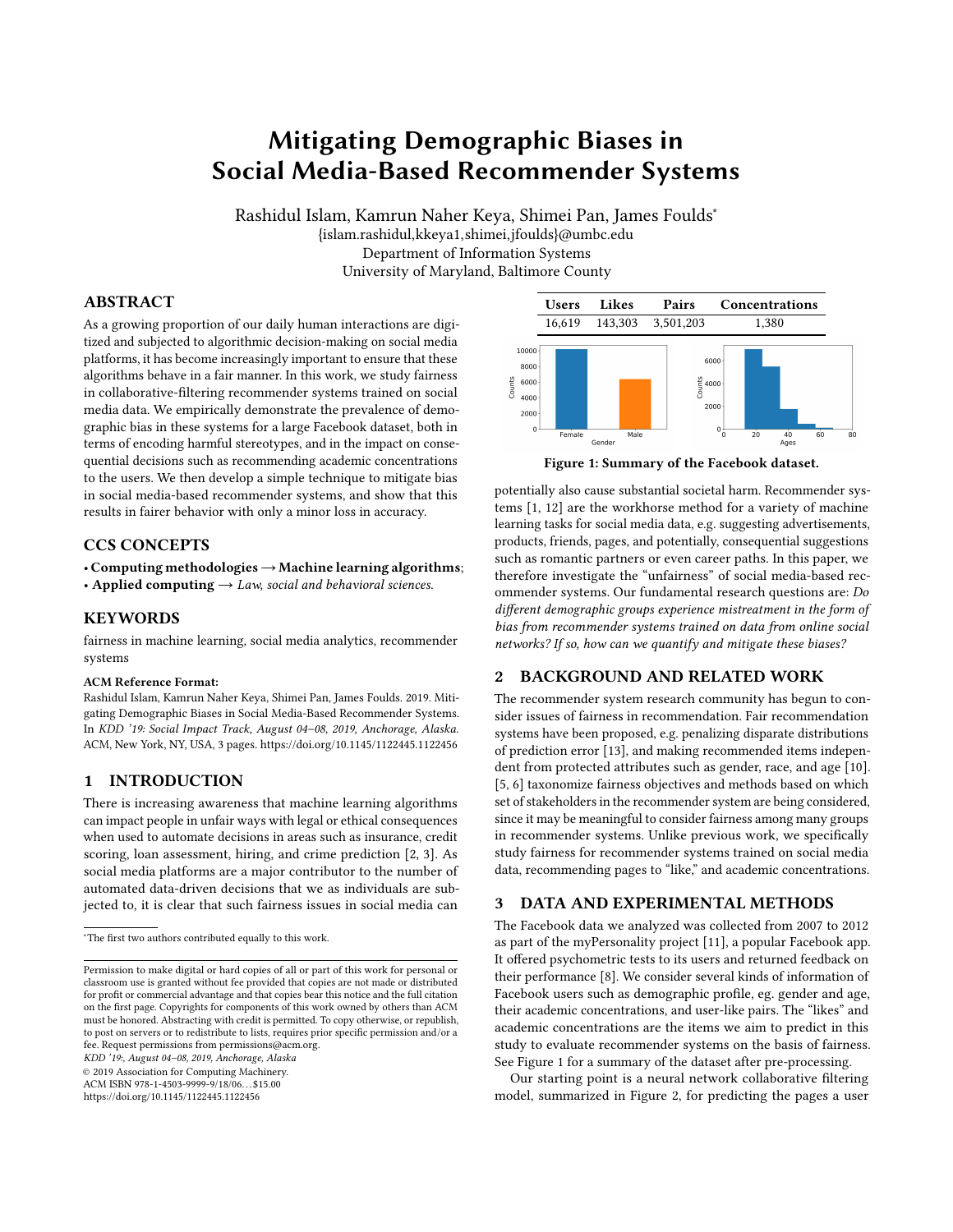<span id="page-1-0"></span>

Figure 2: Schematic diagram of neural network for collaborative filtering.

<span id="page-1-2"></span>

Figure 3: PCA projection of Debiased Model-2. Dotted vectors represent vectors from typical CF.

<span id="page-1-3"></span>

|                   | <b>Overall Mean Squared Error (MSE)</b> |                         |                         |
|-------------------|-----------------------------------------|-------------------------|-------------------------|
|                   | <b>Typical CF</b>                       | <b>Debiased Model 1</b> | <b>Debiased Model 2</b> |
|                   | 0.0320                                  | 0.0322                  | 0.0329                  |
|                   | <b>Mean Absolute Error (MAE)</b>        |                         |                         |
| Groups/Sub-groups | <b>Typical CF</b>                       | Debiased Model 1        | <b>Debiased Model 2</b> |
| M                 | 0.146                                   | 0.146                   | 0.148                   |
| F                 | 0.147                                   | 0.147                   | 0.149                   |
| $A < = 30$        | 0.146                                   | 0.146                   | 0.148                   |
| A > 30            | 0.149                                   | 0.149                   | 0.151                   |
| M, A<=30          | 0.145                                   | 0.145                   | 0.147                   |
| M, A>30           | 0.151                                   | 0.151                   | 0.153                   |
| $F, A < = 30$     | 0.146                                   | 0.147                   | 0.149                   |
| F, A > 30         | 0.148                                   | 0.148                   | 0.150                   |

#### Figure 4: Performance comparison of different model in terms of like predictions.

"likes," encoded as 1, or does not "like," encoded as 0, which are analogous to ratings. The embedding size for user and like embeddings was set to 100. The user and like embeddings are combined by concatenation, rather than a dot product, as we found that this improved performance. One hidden layer with 10 linear units is used along with dropout regularization of probability <sup>0</sup>.<sup>1</sup> followed by a linear output layer. Finally, we train the model by optimizing MSE loss using Adam in batch mode with a learning rate of <sup>0</sup>.01.

# 3.1 Debiasing Methods

Our debiasing approach adapts very recent work on attenuating bias in word vectors [\[7\]](#page-2-11) to the problem of collaborative filtering. [\[7\]](#page-2-11) propose to debias word vectors by a linear projection of all words w orthogonally to the bias vector  $v_B$  as follows:

<span id="page-1-1"></span>
$$
w' = w - (w \cdot v_B)v_B.
$$
 (1)

The main challenge here is to find the proper bias direction, which is application dependent, and differs from the word embedding case for collaborative filtering. First, we obtain bias directions for each protected group. For women, we obtain bias vectors as

$$
v_F = \frac{f_1 + f_2 + \dots}{||f_1 + f_2 + \dots||}
$$
 (2)

where,  $f_1, f_2, ...$  are vectors for particular female users, and similarly for men zure and so on. The male-female bias direction is zure  $\pi$ for men  $v_M$ , and so on. The male-female bias direction is  $v_F - v_M$ . Following [\[9\]](#page-2-12) and [\[4\]](#page-2-13), we further aim to protect the intersections of the groups. We obtain intersectional bias directions by adding the bias directions per protected attribute, e.g. for gender  $\times$  age:

$$
v_B = \frac{(v_F - v_M) + (v_{A \le 30} - v_{A > 30})}{||(v_F - v_M) + (v_{A \le 30} - v_{A > 30})||}.
$$
\n(3)

\nAs well as Equation 1, we consider a hard debiasing approach,

Debiased Model 2, by neglecting the sign of the dot product as follows so that all the vectors of different groups remain closer:

$$
w' = w - (|w \cdot v_B|)v_B.
$$
 (4)

## 3.2 Experimental Results

For visualization, we apply PCA on the user embeddings (Figure [3\)](#page-1-2). We found that while Debiased Model 1 (Equation [1,](#page-1-1) not shown for space) shifts protected groups and intersectional groups away from the bias direction, Debiased Model 2 further shifts all the groups and intersectional groups to approximately a 180-degree angle from the bias direction under the PCA projection. Thus, all groups end up having a similar direction, which more strongly ensures fairness.

To show the impact of demographic biases and their mitigation, we study the use of the embeddings to suggest academic concentrations, using cosine distance based k-nearest neighbors with  $k = 10$ . For each demographic group, we generate recommendation of academic concentrations from all the model based on the 10 similar users. We found that both debiased models mitigate the bias of the typical CF algorithm by suggesting similar concentrations to the protected groups, while Debiased Model 2 mitigates the bias further and suggests very similar concentrations to all of the groups. For example, the typical CF model recommends psychology to men and nursing to women, while Debiased Model 2 recommends both of these to both genders. We will show more examples for the different groups in the presentation. Finally, we study the effect of debiasing on the recommendation performance (Figure [4\)](#page-1-3). The debiased models only slightly increase mean squared error (MSE) and mean absolute error (MAE) metrics, validating that our proposed methods remain effective while achieving fair behavior.